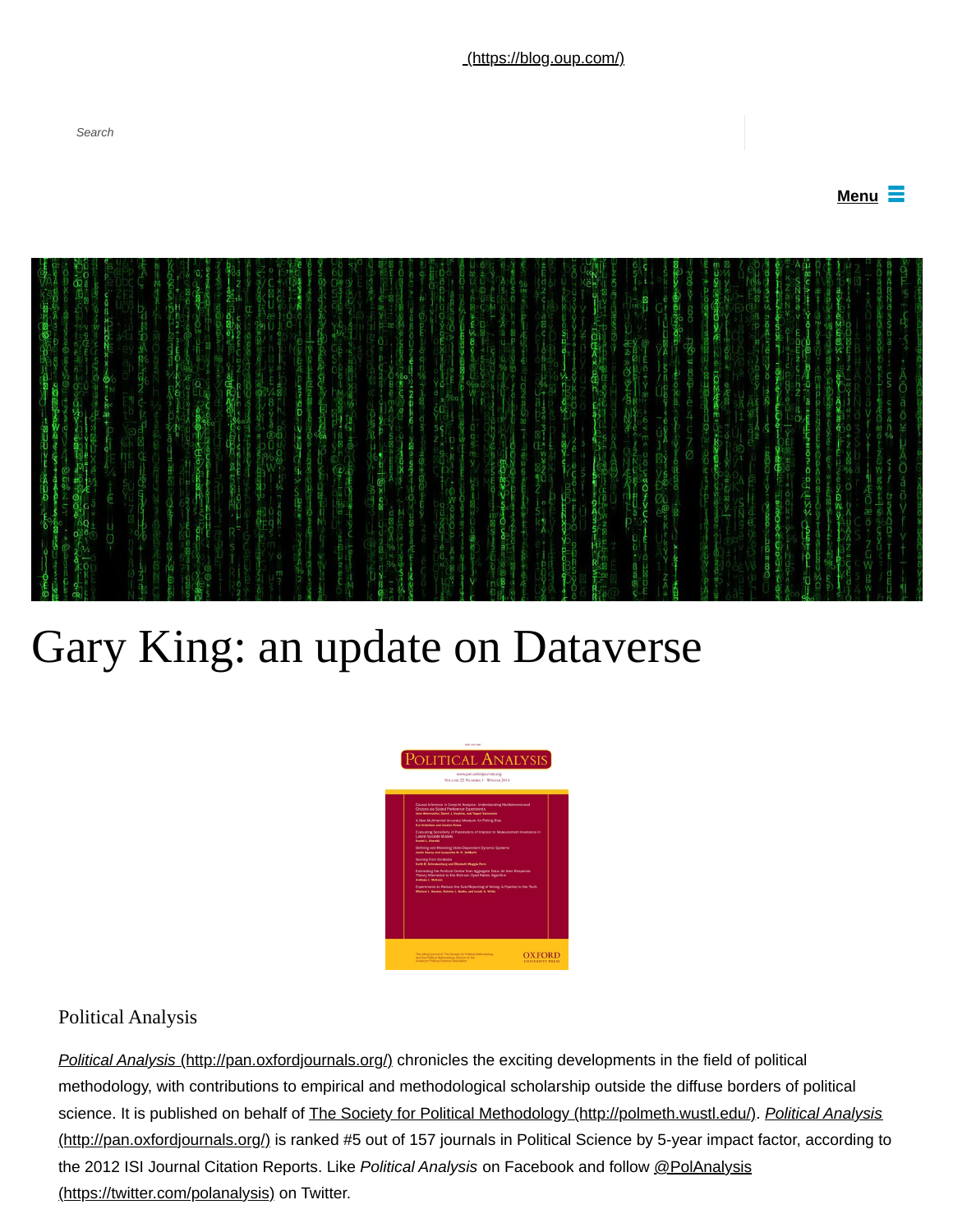BY [GARY KING \(HTTPS://BLOG.OUP.COM/AUTHORS/GARY-KING/\)](https://blog.oup.com/authors/gary-king/) AND [R. MICHAEL ALVAREZ \(HTTPS://BLOG.OUP.COM/AUTHORS/R-MICHAEL-ALVAREZ/\)](https://blog.oup.com/authors/r-michael-alvarez/) DECEMBER 7TH 2014

 $\mathbf{A}$  the present [t the A](http://gking.harvard.edu/)[merican Political Science Association \(http://www.apsanet.org/](http://www.apsanet.org/)[\) meetings earlier this year, Gary King](http://gking.harvard.edu/) (http://gking.harvard.edu/), Albert J. Weatherhead III University Professor at Harvard University, gave a presentation on Dataverse (http://gking.harvard.edu/presentations/dataverse-sharing-research-data-building-social[science\). Dataverse is an important tool that many researchers use to archive and share their research materials. As many](http://gking.harvard.edu/presentations/dataverse-sharing-research-data-building-social-science) readers of this blog may already know, the journal that I co-edit, *[Political Analysis \(http://pan.oxfordjournals.org/\)](http://pan.oxfordjournals.org/)*, uses [Dataverse to archive and disseminate the replication materials \(https://blog.oup.com/2014/11/replication-data-access](https://blog.oup.com/2014/11/replication-data-access-transparency-social-science/)transparency-social-science/) for the articles we publish in our journal. I asked Gary to write some remarks about Dataverse, based on his APSA presentation. His remarks are below.

\* \* \* \* \*

## **An update on Dataverse**

By Gary King

If you're an academic researcher, odds are you're not a professional archivist and so you probably have more interesting things to do when making data available than following the detailed protocols and procedures established over many years by the [archiving community. That of course might be OK for any one of us but it is a terrible loss for all of us. The Dataverse Network](http://thedata.org/) Project (http://thedata.org) offers a solution to this problem by eliminating transaction costs and changing the incentives to [make data available by giving you substantial web visibility and academic citation credit for your data and scholarship \(King,](http://gking.harvard.edu/files/abs/dvn-abs.shtml) 2007 (http://gking.harvard.edu/files/abs/dvn-abs.shtml)). Dataverse Networks are installed at universities and other institutions around the world (e.g., [here \(http://www.oxfordjournals.org/our\\_journals/polana/for\\_authors/general.html\)](http://www.oxfordjournals.org/our_journals/polana/for_authors/general.html) is the Dataverse network at [Harvard's IQSS \(http://www.iq.harvard.edu/\)\)](http://www.iq.harvard.edu/), and represent the world's largest collection of social science research data. In recent years, Dataverse has also been adopted by an increasingly diverse array of other fields and protocols and procedures are being built out to enable numerous fields of science, social science, and the humanities to work together.

With a few minutes of set-up time, you can add your own Dataverse to your homepage with a list of data sets or replication data sets you make available, with whatever levels of permission you want for the broader community, and a vast array of professional services (e.g., [here's my Dataverse \(http://gking.harvard.edu/data\)](http://gking.harvard.edu/data) on my [homepage \(http://gking.harvard.edu/\)](http://gking.harvard.edu/)). People will be able to more easily find your data and homepage, explore your data and scholarship, find connections to other resources, download data in any format, and learn proper ways of citing your work. They will even be able to analyze your data while still on your web site with a vast array of statistical methods through the transparent and automated connection Dataverse has built to [Zelig: Everyone's Statistical Software \(http://projects.iq.harvard.edu/zelig\)](http://projects.iq.harvard.edu/zelig), and through Zelig to R [\(http://www.r-project.org/\). The result is that your data will be professionally preserved and easier to access — effectively](http://www.r-project.org/) automating the tasks of professional archiving, including citing, sharing, analyzing, archiving, preserving, distributing, cataloging, translating, disseminating, naming, verifying, and replicating data.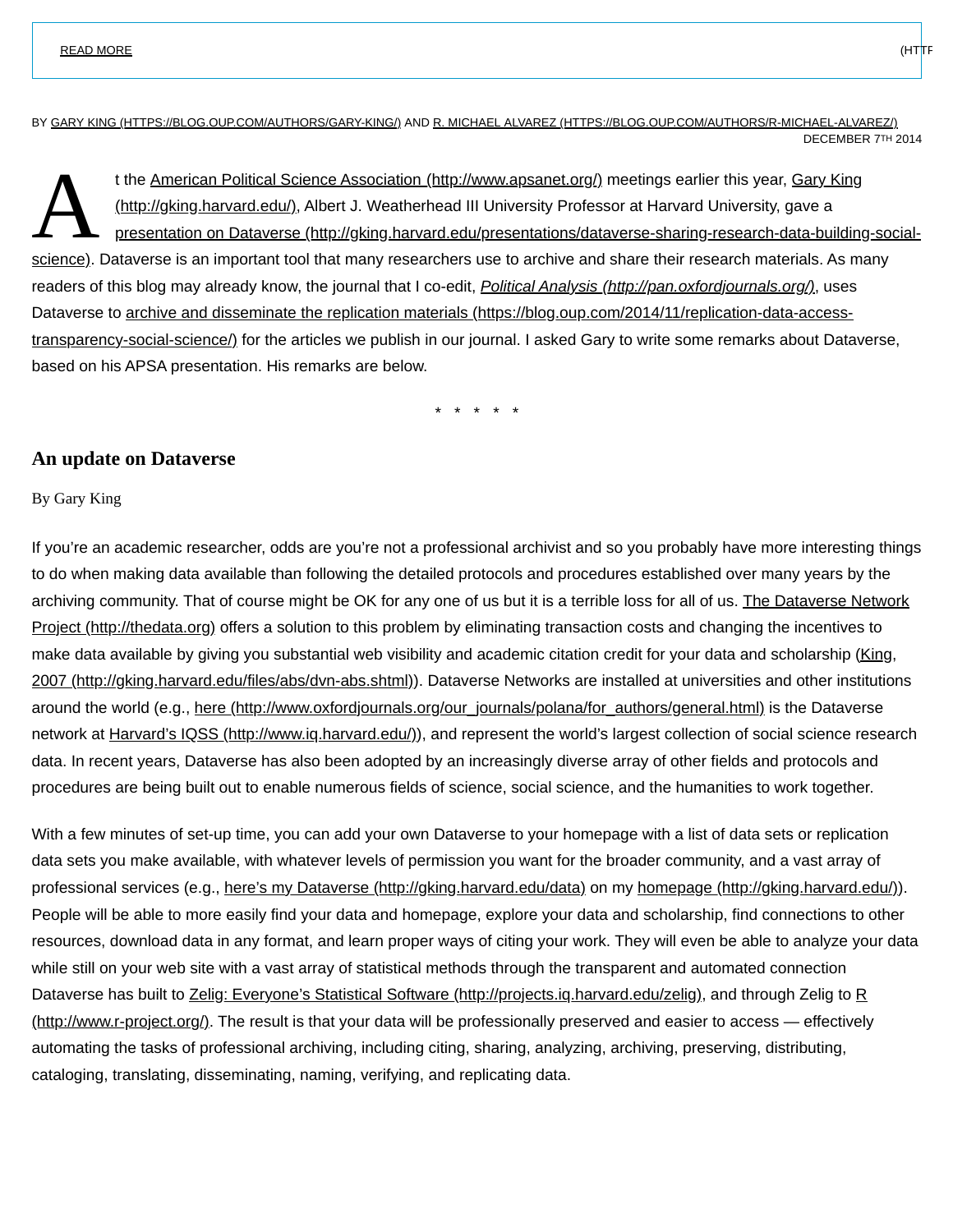

*Dataverse Network Diagram, by Institute for Quantitative Social Science. CC-BY-2.0 via Wikimedia Commons*

## *[\(http://commons.wikimedia.org/wiki/File:Dataverse\\_Network\\_Diagram.jpg\).](http://commons.wikimedia.org/wiki/File:Dataverse_Network_Diagram.jpg)*

Dataverse is an active project with new developments in software, protocols, and community connections coming rapidly. A [brand new version of the code, written from scratch, will be available in a few months. Through generous grants from the Sloan](http://www.sloan.org/) Foundation (http://www.sloan.org/), we have been working hard on eliminating other types of transaction costs for capturing data for the research community. These include deep integration with scholarly journals so that it can be trivially easy for an editor to encourage or require data associated with publications to be made available. We presently offer journals three options:

- Do it yourself. Authors publish data to their own dataverse, put the citation to their data in their final submitted paper. Journals verify compliance by having the copyeditor check for the existence of the citation.
- Journal verification. Authors submit draft of replication data to Journal Dataverse. Journal reviews it, and approves it for [release. Finally, the dataset is published with a formal data citation and back to the article. \(See, for example, the](https://thedata.harvard.edu/dvn/dv/pan) *Political Analysis* Dataverse (https://thedata.harvard.edu/dvn/dv/pan), with replication data back to 1999.)
- Full automation: Seamless integration between journal submission system and Dataverse; Automatic Link created between article and data. The result is that it is easy for the journal and author and many errors are eliminated.

[Full automation in our third option is where we are heading. Already today, in 400 scholarly journals in the Open Journal](https://pkp.sfu.ca/ojs/) System (https://pkp.sfu.ca/ojs/), the author enters their data as part of submission of the final draft of the accepted paper for publication, and the citation, permanent links between the data and the article, and formal preservation is taken care of, all